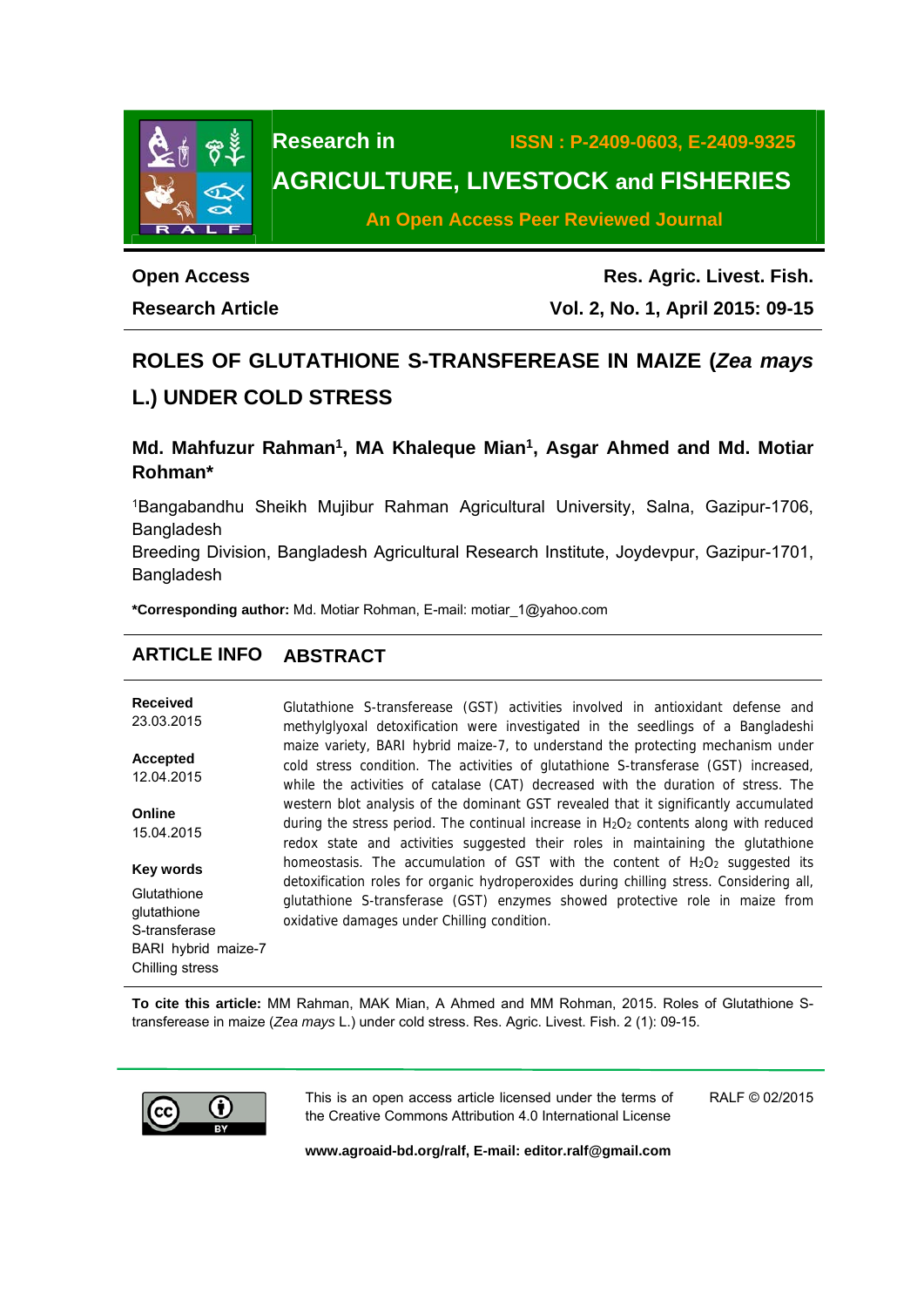### **INTRODUCTION**

 Cold stress adversely affects plant growth and development. Cold stress is the collective form of Chilling and freezing stresses. Generally chilling stress occurs in between 2 to 10°C temperature. But, some tropical species, rice and sugarcane are highly sensitive to chilling and show injury symptoms up to  $15^{\circ}$ C (Thomashow, 1999). In freezing stress, ice forms with in plant tissues. Chilling injury is one of the serious problems during germination and early seedling growth in many plant species including maize and rice (Bedi and Basra, 1993). Visible symptoms of chilling damage depend on the species, plant age and the duration of exposure. Seedlings showed wilting, reduced leaf expansion and chlorosis upon exposure to chilling stress in rice (Yoshida et al*.*, 1996). Due to aberrant metabolism, toxic metabolites and reactive oxygen species (ROS) accumulates in the injured cells (Farooq et al*.*, 2009). Chilling stress results accelerated senescence and ultimately the plant death (Sharma et al., 2005).

 In recent years, Rangpur, Rajshahi and most part of Dhaka divisions has been experiencing chilling temperatures during winter season for at least 30 to 40 days. During this time, farmers sow maize seeds or the early varieties are in seedling stage. Therefore, chilling stress will be a major headache for farmers to cultivate maize. On the other hand, these areas are major producer of maize. BARI Hybrid Maize-7 (BMH-7) is a good yielder and has stress tolerance capability. Therefore, the farmers are using the variety for more production. In this view, this study was designed to investigate the biomolecular responses of some glutathione dependent enzyme in adaptive response of BMH 7 under chilling in seedling sage in green house condition.

### **MATERIALS AND METHODS**

#### **Plant material**

 Maize (Zea mays L.) was managed in greenhouse condition as plant material. Bangladesh Agricultural Research Institute (BARI) released hybrid maize variety BARI Hybrid Maize-7 (BMH-7), has stress tolerance capability, and was taken into consideration.

#### **Stress treatment**

Maize seedlings were grown in pot in greenhouse condition. After reaching two leaf stages, the seedlings were ready for stress treatment. The plants were kept at 4<sup>0</sup>C temperature to induce chilling stress.

#### **Separation and purification of GSTs from crude enzyme solution of maize seedlings**

 Crude enzyme was extracted by homogenizing 80 g of fresh maize seedlings (except green part) in an equal volume of 25 mMTris-HCl buffer (pH 8.5), which contained 1 mM EDTA and 1% (w/v) ascorbate, with a Waring lender. The homogenate was squeezed through two layers of nylon cloth and centrifuged at 11500×g for 10 minutes, and the supernatant was used as a crude enzyme solution. Proteins were precipitated by ammonium sulfate at 65% saturation of the crude enzyme solution and centrifuged at 11500×g for 10 minutes. The proteins were dialyzed against 10 mM Tris-HCl buffer (pH 8) containing 0.01% (w/v) β-mercaptoethanol and 1 mM EDTA (buffer A) overnight to completely remove low molecular inhibitors. The dialyzate was applied to a column (1.77 cm i.d. × 20 cm) of DEAEcellulose (DE-52; Whatman, U.K.) that had been equilibrated with buffer A and eluted with a linear gradient of 0 to 0.2 M KCl in 600 ml of buffer A. The high active fractions of the highest GST peak were pooled and used to detect their inhibitory substances present in maize seedlings extract.

The pooled GST solution was directly applied on affinity column (0.76 cm i.d.  $\times$  4.0 cm) of Shexylglutathioneagarose (Sigma, St. Louis, MO) that had been equilibrated with 10 mMTris-HCl buffer (pH 8.0) containing 0.01% (v/v) β-mercaptoethanol (buffer B). The column was washed with buffer B containing 0.2 M KCl and eluted with buffer B containing 1.5 mM S-hexylglutathione. The high active protein fractions eluted with S-hexylglutathione were combined and dialyzed against buffer B and the dialyzate was used as the purified GST.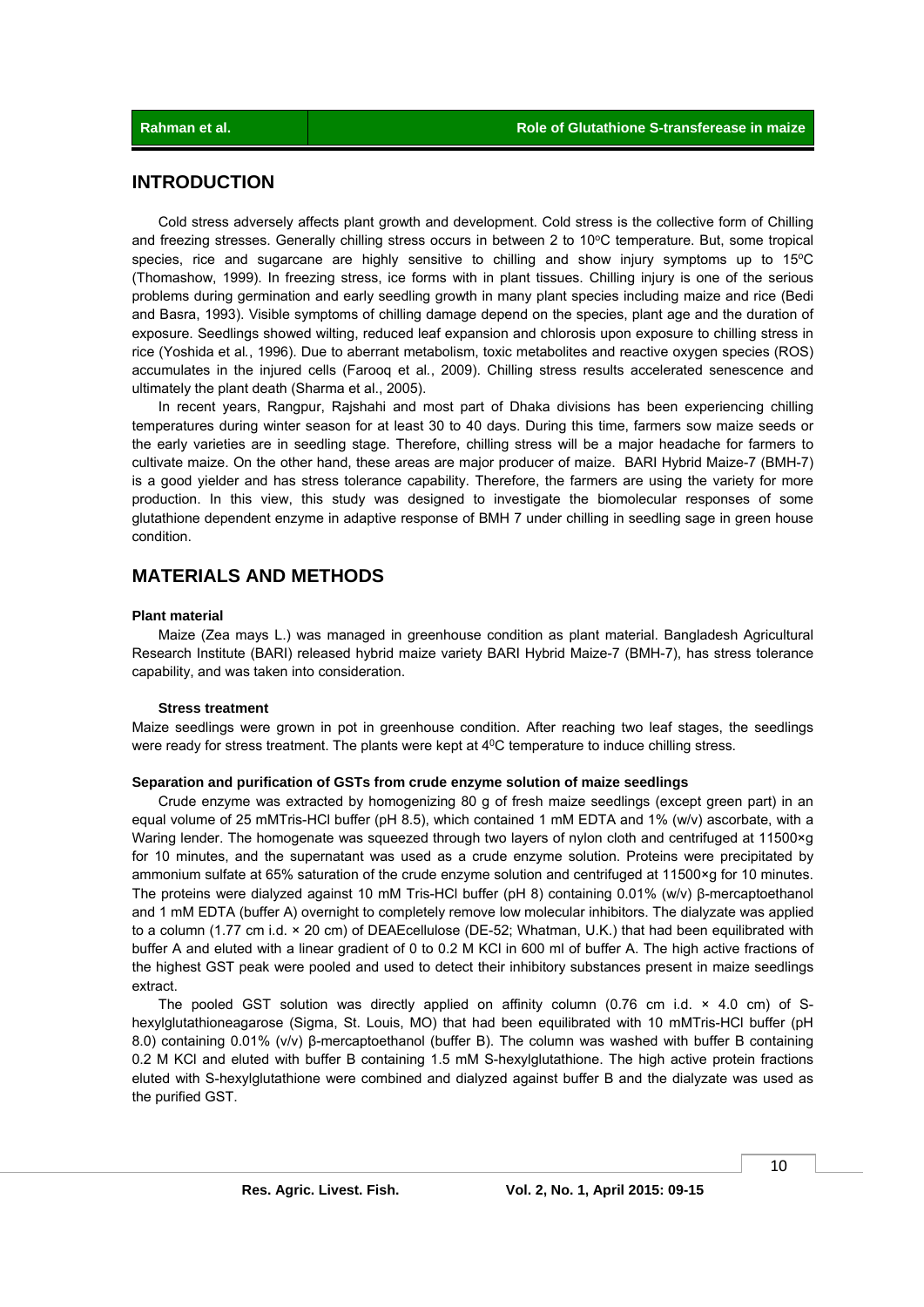#### **Production of polyclonal antibodies against GST**

 A rabbit (weighing about 2.5 kg) received subcutaneous injections of a 0.5 mg of purified GST protein in Freund's complete adjuvant at several sites. After two weeks, the rabbit was given a first booster injection of 0.5 mg of the purified GST protein in incomplete adjuvant, and then a second booster injection of 0.5 mg of the purified protein in incomplete adjuvant was given two weeks after the first booster injection. Blood was taken from the ear vein one week after the second booster injection.

#### **SDS-PAGE and Western blotting**

 SDS-PAGE was done in 12.5% (w/v) gel containing 0.1% (w/v) SDS by the method of Laemmli (1970). The gel was stained with silver. Western blotting was done on the basis of the Amersham ECL detection system.

#### **Protein quantification**

Protein was estimated following the method of Bradford (1976).

#### **Preparation of soluble protein extracts**

 The plant materials were homogenized with proportional volumes of 25 mMTris–HCl buffer (pH 8.0) containing 1 mM EDTA, 1% (w/v) ascorbate and 10% (w/v) glycerol with mortar pestle. The homogenate was centrifuged at 11500 x g for 15 min, and the supernatant was used as the crude enzyme solution. All procedures were performed at 0-4°C. For H2O2 assay, Fresh seedling samples were extracted by homogenizing in 6X volume of 50 mM K-P buffer (pH 6.5). The homogenate was centrifuged at 11500 x g for 15 min, and 2.5 ml supernatant was used for further centrifugation at 11500 x q for 15 min with 833 ul reaction mixture containing 5ml H<sub>2</sub>SO<sub>4</sub> and 15 µl TiCl4. The 2nd supernatant was used for the assay of H<sub>2</sub>O<sub>2</sub> spectrophotometrically.

#### **Enzyme assay**

 Glutathione S-transferase (GST, EC: 2.5.1.18) activity was assayed following the methods of Rohman et al. (2010) spectrophotometrically (UV-1800, Shimadzu, Japan). The activity was calculated using the extinction coefficient of 9.6 mM-1Cm-1.

#### **Measurement of H2O2**

 $H_2O_2$  was assayed according to the method described by Yu et al. (2000).  $H_2O_2$  was extracted by homogenizing 0.5 g of leaf samples with 3 ml of 50 mM K-phosphate buffer pH (6.5) at 40C. The homogenate was centrifuged at 11,500g for 15 min. Three ml of supernatant was mixed with 1 ml of 0.1% TiCl4 in 20% H2SO4 (v/v), and the mixture was then centrifuged at 11,500g for 12 min at room temperature. The optical absorption of the supernatant was measured spectrophotometrically at 410 nm to determine the  $H_2O_2$  content  $(= 0.28 \mu M^{-1}$  Cm<sup>-1</sup>) and expressed as  $\mu$ mol g<sup>-1</sup> fresh weight.

#### **SDS-PAGE and Western Blotting to check GST accumulation**

 To check the accumulation of GSTa SDS-PAGE was done in 12.5% (w/v) gel containing 0.1% (w/v) SDS by the method of Laemmli (1970) followed by western blotting.

## **RESULTS AND DISCUSSION**

#### **Purification of dominant GST from maize seedlings for polyclonal antibody production**

 To purify the dominant GST for polyclonal antibody production, crude enzyme solution was extracted from maize seedlings. The crude protein was precipitated by 65% (NH<sub>4</sub>)<sub>2</sub>SO<sub>4</sub> and dialyzed overnight in Buffer A (mentioned in Materials and Methods). The dialyzed protein was applied to a DEAE (DE-52, UK) cellulose column chromatography. A 750 ml gradient solution (0-0.4 MKCl) was passed through the column. Total 170 fractions (each contains 5 ml) were collected and activity (A<sub>340</sub>) and absorbance (A<sub>280</sub>) were measured. It was found that 3 GST peaks were eluted at 91.67, 162.50 and 234.04 mMKCl of the gradient solution (Fig.1).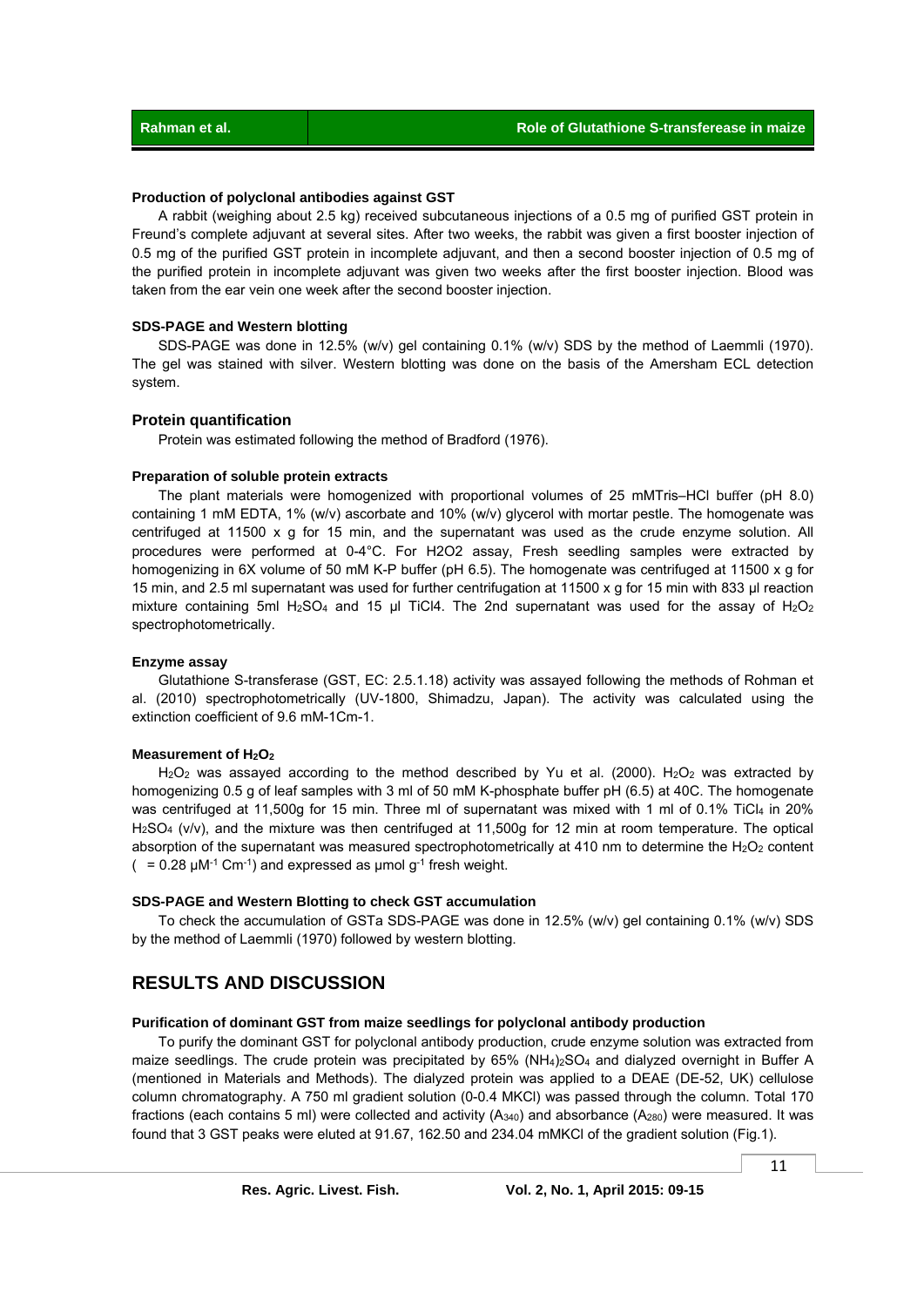Among the GSTs, peak eluted at 91.67 mMKCl contained more than 92.2% of total activity and it was termed as dominant GST, GSTa (Fig. 1) and other two peaks eluted at 162.50 and 234.04 mMKCl termed as minor GSTs, GSTb and GSTc. The dominant GST was further purified by subsequent application of Shexylglutathione-agarose.

 Total 1.5 mg purified dominant GST protein was prepared for production of polyclonal antibody. As basal dose, 0.5 mg protein was injected subcutaneously into a rabbit in complete adjuvant. After two weeks a booster dose was injected in incomplete adjuvant. Again after one week an income dose was injected and after one week blood was collected from rabbit and centrifuged at 3000xg and serum was used as antibody. To test the specificity of the antibody, the cross reactivity the high active GST fractions of each peak (Fig.1) was tested by western blotting. Fraction 87, 88 and 90 (dominant GST) reacted with the antibody and produced thick bands, but 127, 128, 129, 155,156 and 157 number fraction (minor GSTs) did not react with the antibody.



Figure 1. A typical column chromatography of DEAE-cellulose of soluble proteins prepared from 78 g maize seedlings (except green part). For each fraction, absorbance at 280 nm ( $\bullet$ ) and GST activity toward CDNB ( $\bullet$ ) were determined. Activity is expressed as umol min<sup>-1</sup> ml<sup>-1</sup>. Bars indicate the high active peak fractions of three maize GSTs. The fractions under the bar of GSTa peak were pooled for subsequent purification. The curve shows the gradient solution of KCl (0-0.4 mM). The plate shows the cross reactivity of antibody with active fractions of the GST peaks.

 $\overline{a}$ 

This result suggested that the antibody is highly specific to GST against which it was developed.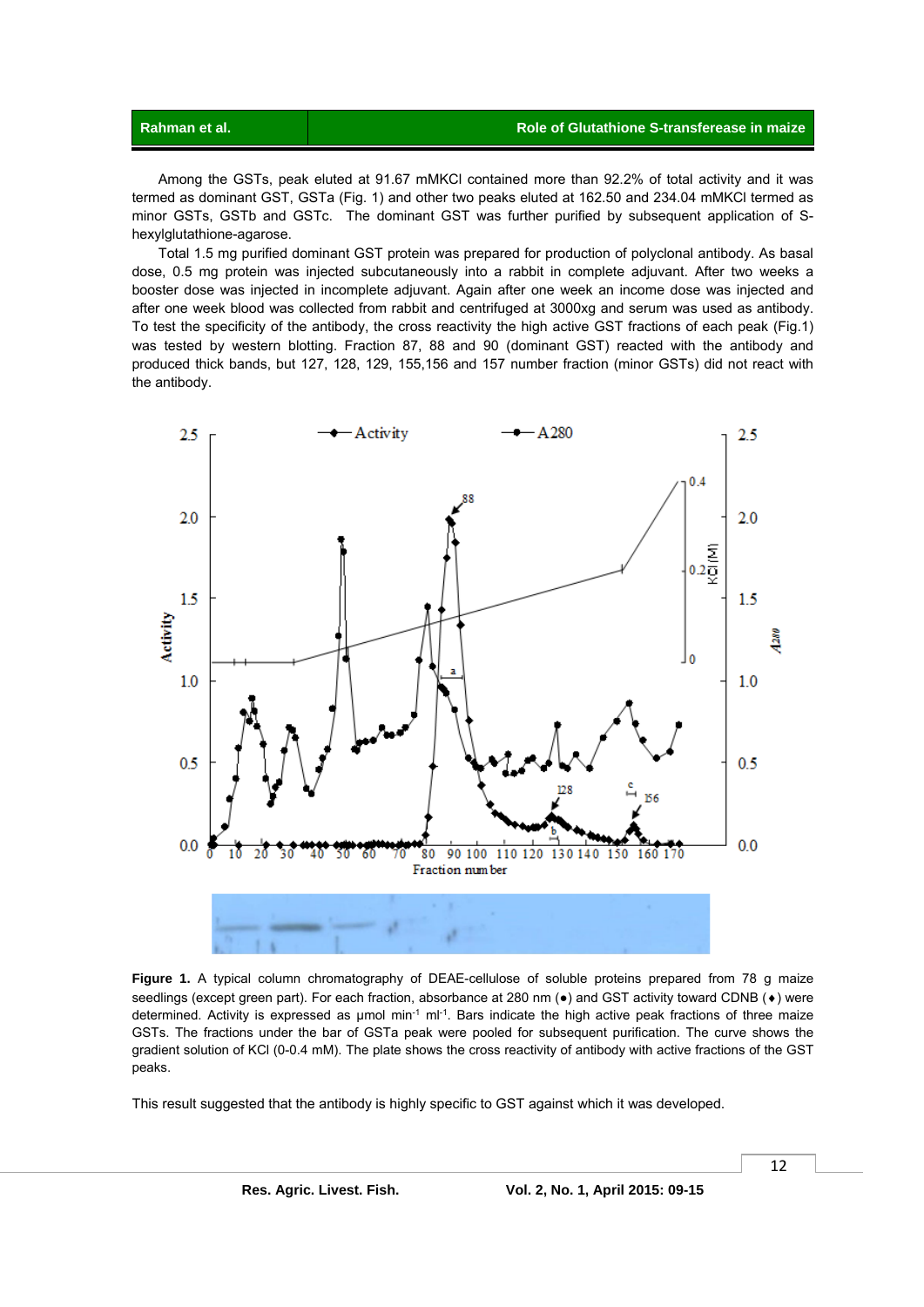#### **Glutathione S-transferease (GST) under chilling stress**

 Expression of maize GST activities was observed to increase under chilling stress at 10 days of stress treatment. Chilling treatment at 10 day showed maximum GST activity (202.19 nmol/min/mg protein) followed by 7 day (138.61 nmol/min/mg protein) and 4 day (106.45 nmol/min/mg protein) of chilling treatment. Minimum GST activity was recorded in controlled plants (99.18 nmol/min/mg protein). The GST activity of untreated and 4 day treated plants was statistically similar (Fig. 2).



**Figure 2.** Activities and expressions of maize GSTs at different duration of chilling stress. Bar graph shows the GST activities towards CDNB in soluble protein extracts. Western blotting results show the expressions of GSTa at different duration of chilling stress treatment. Each lane contained 45 μg of the protein.

 Western blotting of the GST protein extracts from different duration of chilling treatment was done to recognize the accumulation of GSTa. The expression of GSTa accumulation was detected at all conditions but the levels of GST accumulation varied greatly among different conditions (Fig. 2). Chilling stress caused significant increase in accumulation of GSTa compared to control. The highest expression was found at 10 day followed by 7 day, 4 day of chilling treated seedlings.

 H2O2 increased continuously with duration of chilling treatments. Plants of 10 day chilling treatment showed highest H<sub>2</sub>O<sub>2</sub> activity (11.52 µmol/g FW) followed by 7 day (11.32 µmol/g FW) chilling treatment. Plants of 4 day chilling treatment (7.10 µmol/g FW) and untreated plants showed the lowest (4.49 µmol/g FW) H2O2 contents (Fig. 3).

 The CAT activity was found to be highest at 4 day (192.31 µmol/min/mg protein) which decreased successively at 7 day (84.35 µmol/min/mg protein) and 10 day (78.07 µmol/min/mg protein) of chilling treatment. Untreated plants showed lowest (57.84 µmol/min/mg protein) CAT activity (Fig. 3).

 The chilling tolerance is a complex phenomenon, which entails an array of physiological and biochemical processes at whole plant, organ, cell and subcellular levels. These processes are reduced water loss by stomatal resistance, enhanced water uptake with the development of prolific root systems and synthesis and accumulation of osmolytes (Farooq et al., 2008a & b, 2009). Chilling stress is associated with increased oxidative stress due to enhanced accumulation of ROS, particularly  $O_2^-$  and  $H_2O_2$  in chloroplasts, mitochondria , and peroxisomes. Therefore, the induction of antioxidant enzyme activities is a general adaptation strategy which plants use to overcome oxidative stresses (Foyer and Noctor, 2003) and the upregulation of GST activity over time would be indicating the adaptation of plants to chilling stress. In this study, maximum induction of GST over control was at 10 day stress treatment (103.85%) followed by 7 day (39.75%) and 4 day (7.32%) stress treatment.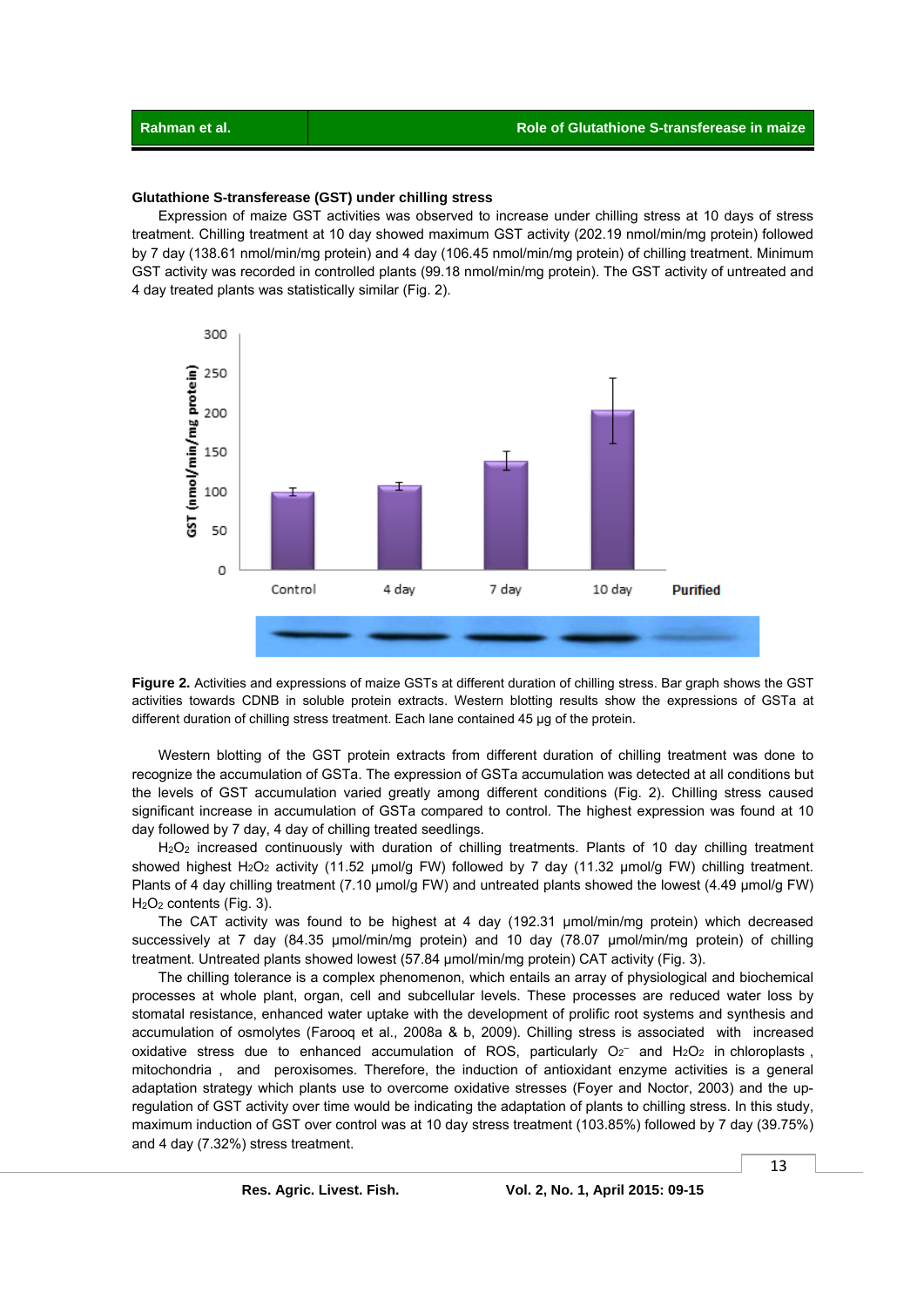



Figure 3. H<sub>2</sub>O<sub>2</sub> contents (A) and catalase activities (B) in maize seedlings under different duration of chilling stress condition.



Figure 4. Induction rate of GST, CAT and H<sub>2</sub>O<sub>2</sub> over control at different duration of cold stress treatment.

The induction of H<sub>2</sub>O<sub>2</sub> over control was maximum at 10 day (156.46%) followed by 7 day (151.69%) and 4 day (58.1%) of stress treatment (Fig. 4). This result supported by the study of Lee and Lee (2000) as they found increased SOD activity in cucumber under chilling stress. Spontaneous dismutation and SOD decomposes ROS to produce  $H_2O_2$ . Therefore, the over production of  $H_2O_2$  is supposedly due to the increased activity of spontaneous dismutation and SOD. However, GST usually not found to induce in all plant species.